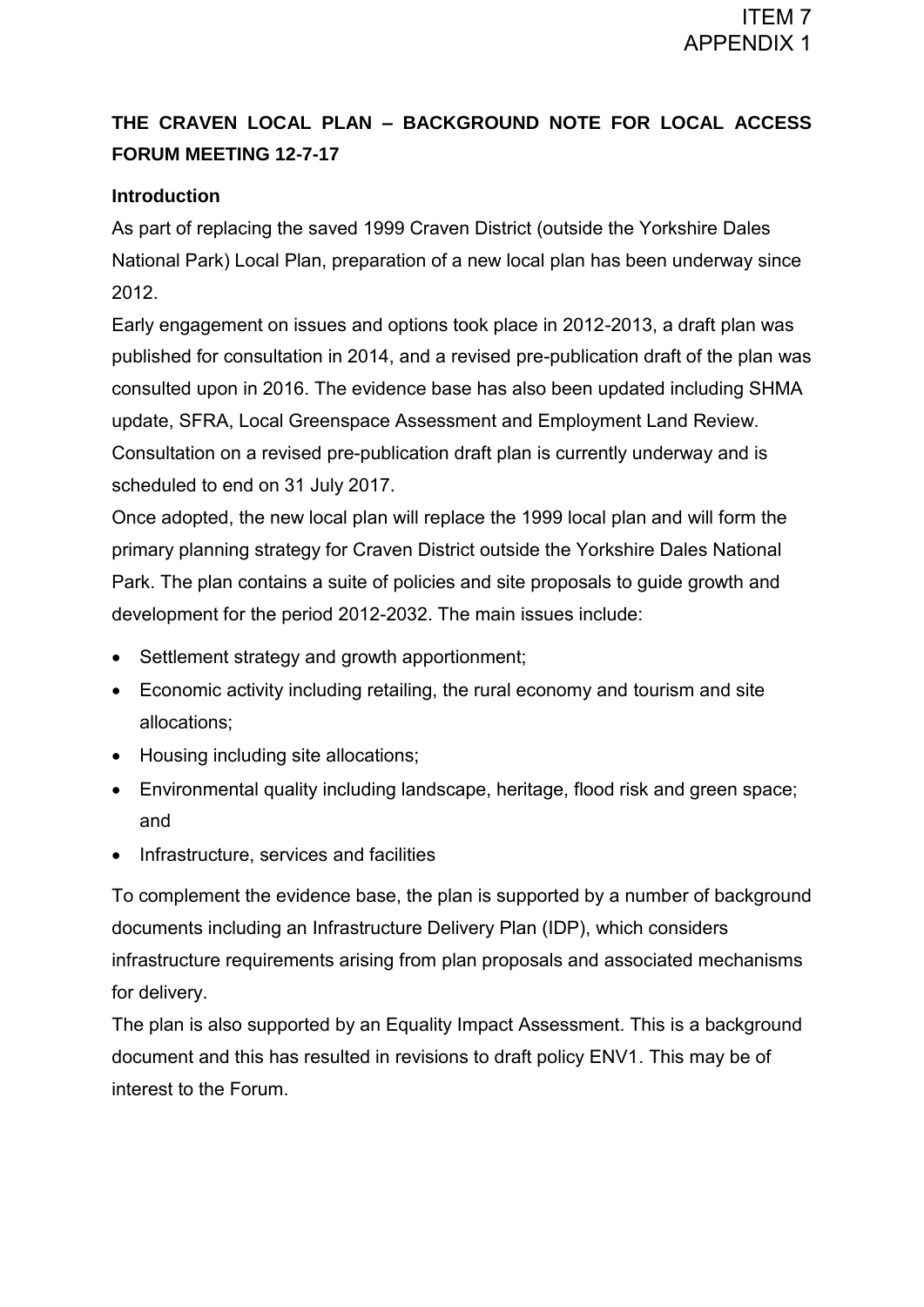### **Overall Plan Strategy**

The plan directs most growth towards Skipton as principal town and District Centre whilst a second tier of growth directs some growth to Bentham and Settle. Third and fourth tiers of settlements direct some growth toward a range of smaller settlements in the plan area. These are:

### **Third Tier Settlements**

- Glusburn/Crosshills
- Ingleton
- Gargrave

#### **Fourth Tier Settlements 4a**

- Burton in Lonsdale
- Carleton
- Cononley
- Cowling
- Farnhill and Kildwick
- **•** Hellifield
- Low Bradley
- Sutton in Craven
- Rathmell

## **Fourth Tier 4b – Settlements split by the National Park Boundary**

- Bolton Abbey
- Clapham
- Embsav
- **•** Giggleswick
- Long Preston

The plan does however recognise and account for related environmental and infrastructure constraints that apply to some settlements.

The plan provides support for transport infrastructure improvements in the Skipton and South Craven area, whilst providing a positive context to allow for economic growth and related development in the plan area. Plan documents are available to view here:

<http://www.cravendc.gov.uk/newlocalplan>